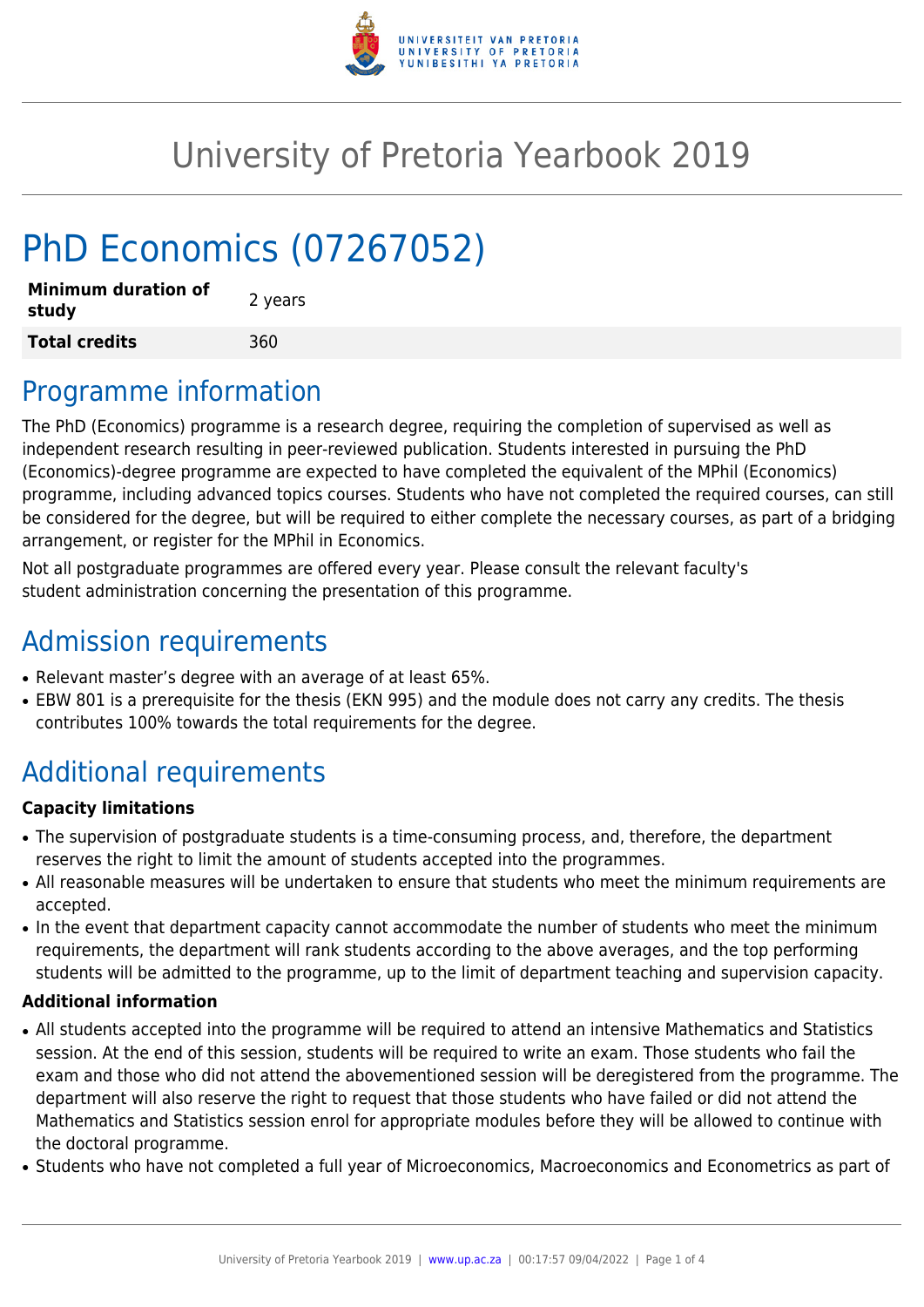

their master's studies, may be considered for the programme, but they will be required to complete additional modules, as recommended by the Department of Economics.

• All students will be expected to work in a research area that is relevant to current staff capabilities. The Department of Economics reserves the right to not admit suitable candidates, should their research interests can not be accommodated by staff supervision capacity.

The dean has the right of authorisation regarding matters not provided for in the General Regulations or the Faculty regulations.

### Other programme-specific information

EBW 801 is a prerequisite for the thesis (EKN 995) and the module does not carry any credits. The course can be waived for students who have already completed it, or a similar course. The thesis contributes 100% towards the total requirements for the degree.

#### **Continuation Policy**

Students are expected to complete the degree within three years. Thus, significant progress must be made each year. Each student and supervisor will sign an MOU regarding expectations, and at the end of each year, student progress will be assessed by the department's postgraduate committee, which reserves the right to recommend that a student not be allowed to continue with their program of study.

## Examinations and pass requirements

The thesis should be passed in accordance with the stipulations of Regulations G.52 and G.60.2.2, as well as a compulsory module in Research Methodology.

### Research information

At least one chapter from the thesis must (at the very least) be submitted for publication before the degree can be awarded. Furthermore, students are expected to defend their proposal; they are also expected to present their findings on a continuous basis within the department's seminar series.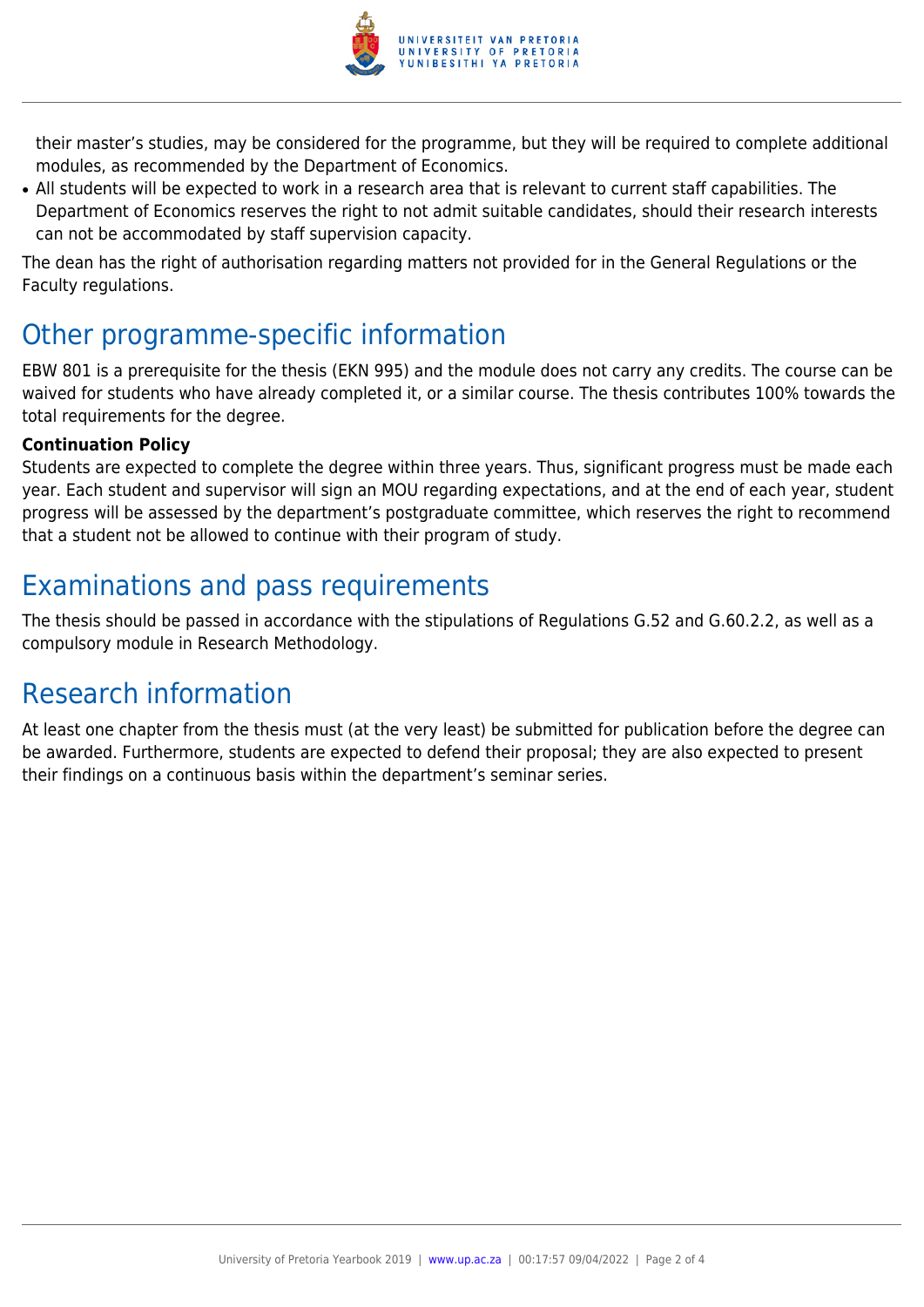

### Curriculum: Year 1

#### **Minimum credits: 360**

### **Core modules**

[Research methodology 801](https://www.up.ac.za/yearbooks/2019/modules/view/EBW 801) (EBW 801) - Credits: 0.00 [Thesis 995](https://www.up.ac.za/yearbooks/2019/modules/view/EKN 995) (EKN 995) - Credits: 360.00